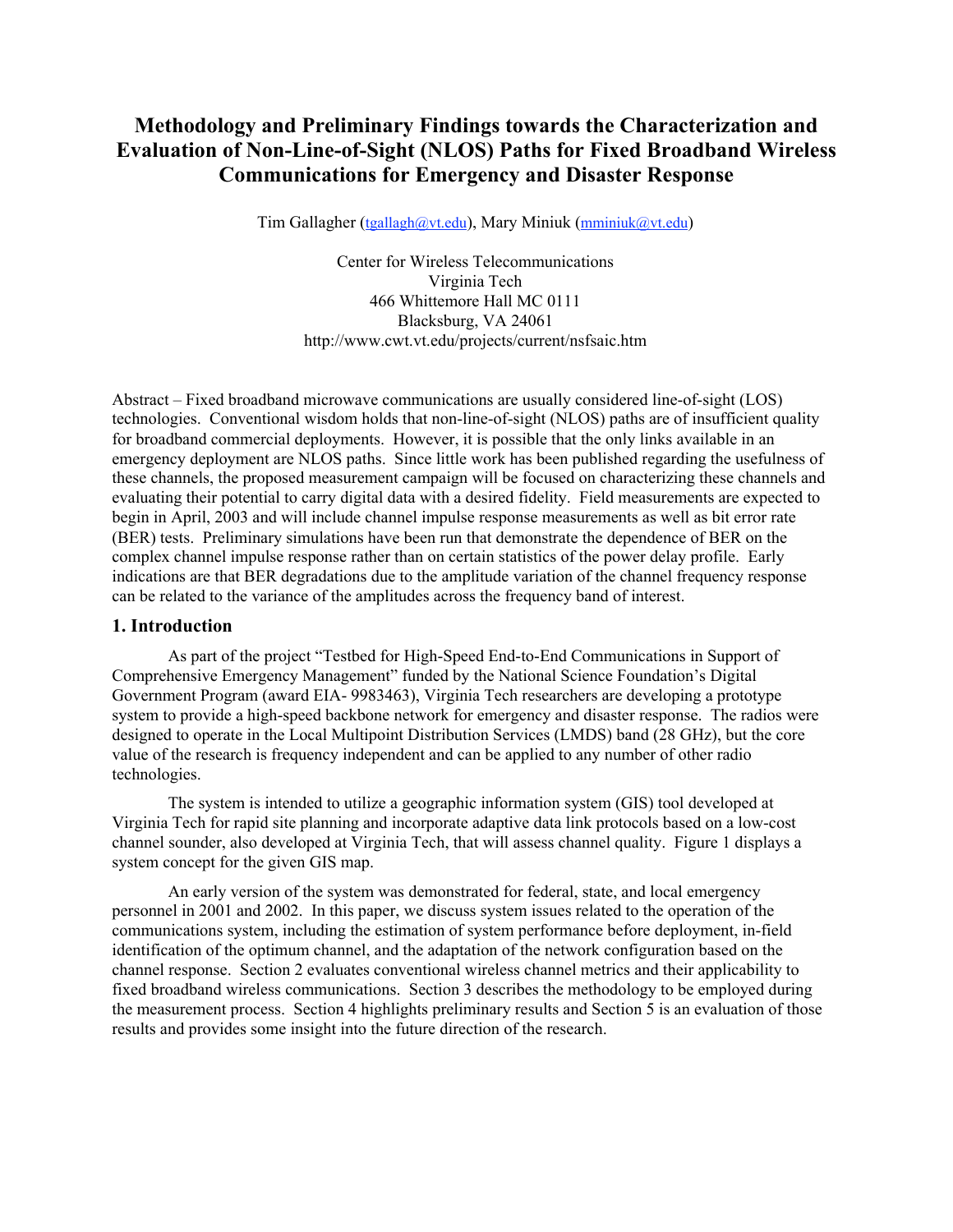

Figure 1: System concept for rapidly deployable fixed wirless broadband communication system for emergency and disaster response.

# **2. Assumptions**

Much of the literature about microwave communications is devoted to mobile systems. Analysis of these systems relies on assumptions about the channel that may not be valid for fixed wireless systems. These assumptions include a bit error performance that is independent of the shape of the channel response and multipath interference that consists of discrete reflections. Two studies call into question the validity of these assumptions for fixed wireless communication systems.

An analytical model for bit error rate in a stationary frequency selective channel employing biphase shift keying (BPSK) system was developed by Janssen [1] that suggests a dependence on the shape of the channel response. This result follows intuition. Discrete multipath signals may add constructively or destructively depending on their phase relationships. In mobile channels where the impulse response of the channel can change rapidly over time, stochastic models are employed to describe the channel. In fixed wireless communication systems where the channel is relatively stable, a new description of the channel incorporating the phase of the impulse response must be employed. One of the goals of this work is to develop just such a model.

Work recently completed at Virginia Tech [2] suggests the presence of diffuse scattering from certain materials and asymmetry with regard to the channel response of the forward and reverse links in a system. A certain amount of diffuse scattering was expected as the wavelength of the carrier was on the order of the surface irregularities. Energy is scattered from these surfaces making it impossible to discern particular bounce paths. Traditional mobile communications occur at much lower frequencies (longer wavelengths). Since the wavelengths are much longer, diffuse scattering is less likely and multipath can reliably be treated as discrete bounces. The presence of diffuse scattering in some scenarios makes it necessary to account for this phenomenon in whatever channel model is developed.

# **3. Methodology**

Three deployment and operation issues will be addressed by the proposed work: estimation of the channel before actual deployment, identification of optimum channels (pre- and post-deployment), and adaptation of relevant radio and network parameters.

To estimate the channel impulse response before deployment, it is necessary to obtain reasonable approximations of the channel based on the physical configuration of the environment. Channel impulse response measurements will be collected in a variety of environments to begin the process of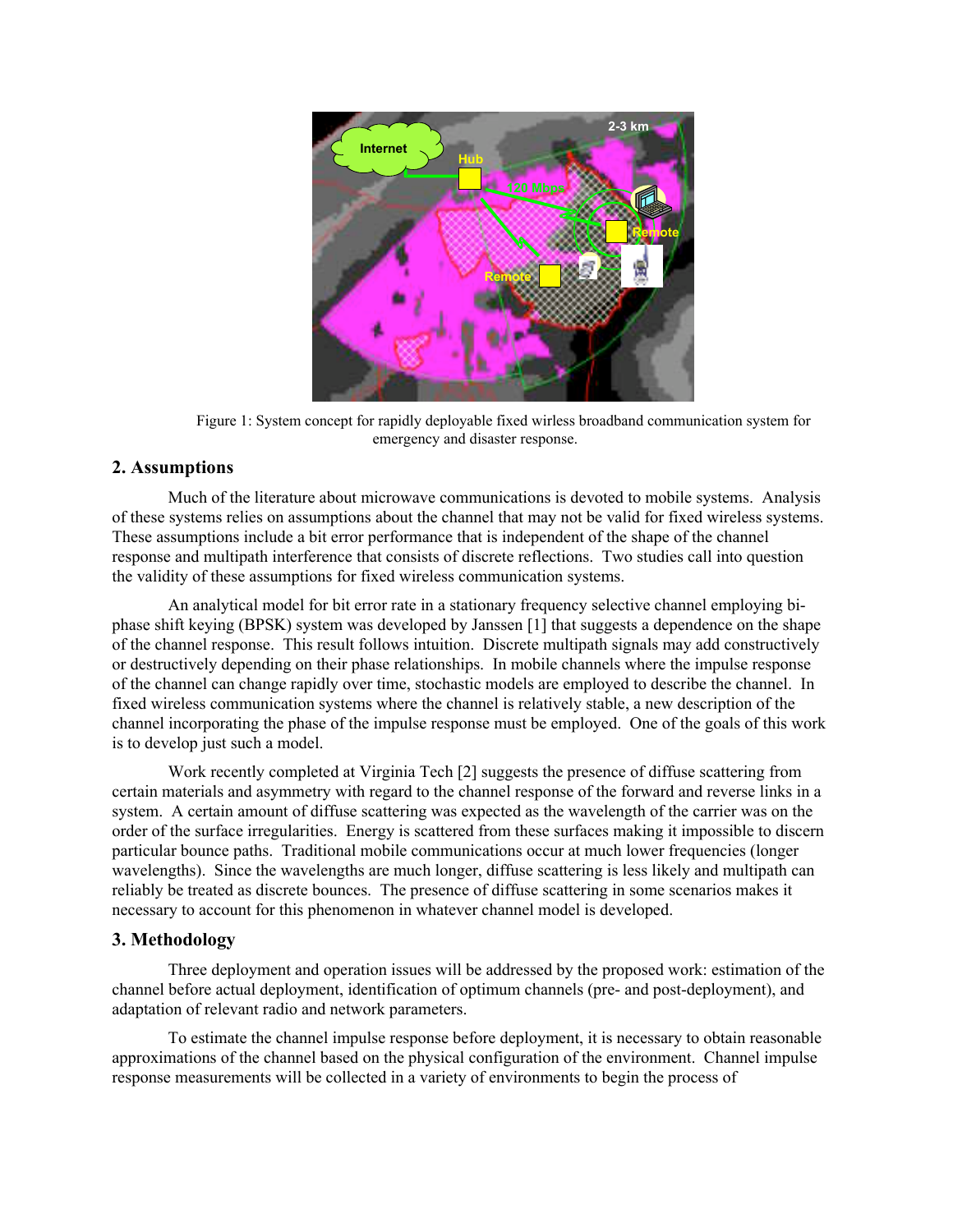understanding the effects of the environment on the channel. At each location, multiple channel impulse responses will be collected to determine the time-varying nature of the channel.

Optimum channel selection requires a ranking of channels based on received signal strength and the channel impulse response. To do this, it is necessary to develop a relationship between the impulse response and an appropriate performance statistic, such as bit error rate (BER). BER tests will be conducted over the same links being characterized by their impulse responses. These in-field tests will then be used to develop and validate those relationships. Once a relationship is obtained between BER and the impulse response, estimations can be made on the quality of the channel both before and after deployment occurs.

This leads directly to adaptation of the radio and network parameters. If a map can be drawn from the channel impulse response to the error statistics, intelligent decisions can be made on the configuration of the system. Parameters such as modulation, symbol rate, forward error correction (FEC), frame length, and automatic repeat request (ARQ) schemes can be adjusted to obtain optimum performance for a given channel. Realistically, it may not be possible to test the effects different combinations of these parameters have on real hardware. However, given reasonable knowledge about the relationship between the channel impulse response and the corresponding error statistics, this portion of the work may be investigated using simulations.

In summary, the test plan will include channel impulse response measurements over time and BER measurements. The analysis will include studying the time-varying nature of the channel response, determining the correlation between the channel impulse response and the error statistics, developing an algorithm for ranking potential performance of the communication link based on the channel impulse response, and determining the appropriate network settings for a given channel impulse response.

#### **4. Preliminary Results**

Toward the investigation into the relationship between the channel impulse response and BER, simulations have been run using a two-ray multipath channel. The first path has an amplitude of one and the second path has an amplitude of 0.5 and occurs at a time delay of 0.5T<sub>s</sub>, where  $T_s$  is the symbol period. The data is quadrature phase-shift key (QPSK) modulated and the phase of the second path is shifted with respect to the first path by 0,  $p/4$ ,  $p/2$ , and p radians. Figure 2 clearly shows the dependence of BER on the relative phase of the second path.



Figure 2: Bit error rates for various phases of the second multipath signal in a two-ray channel.